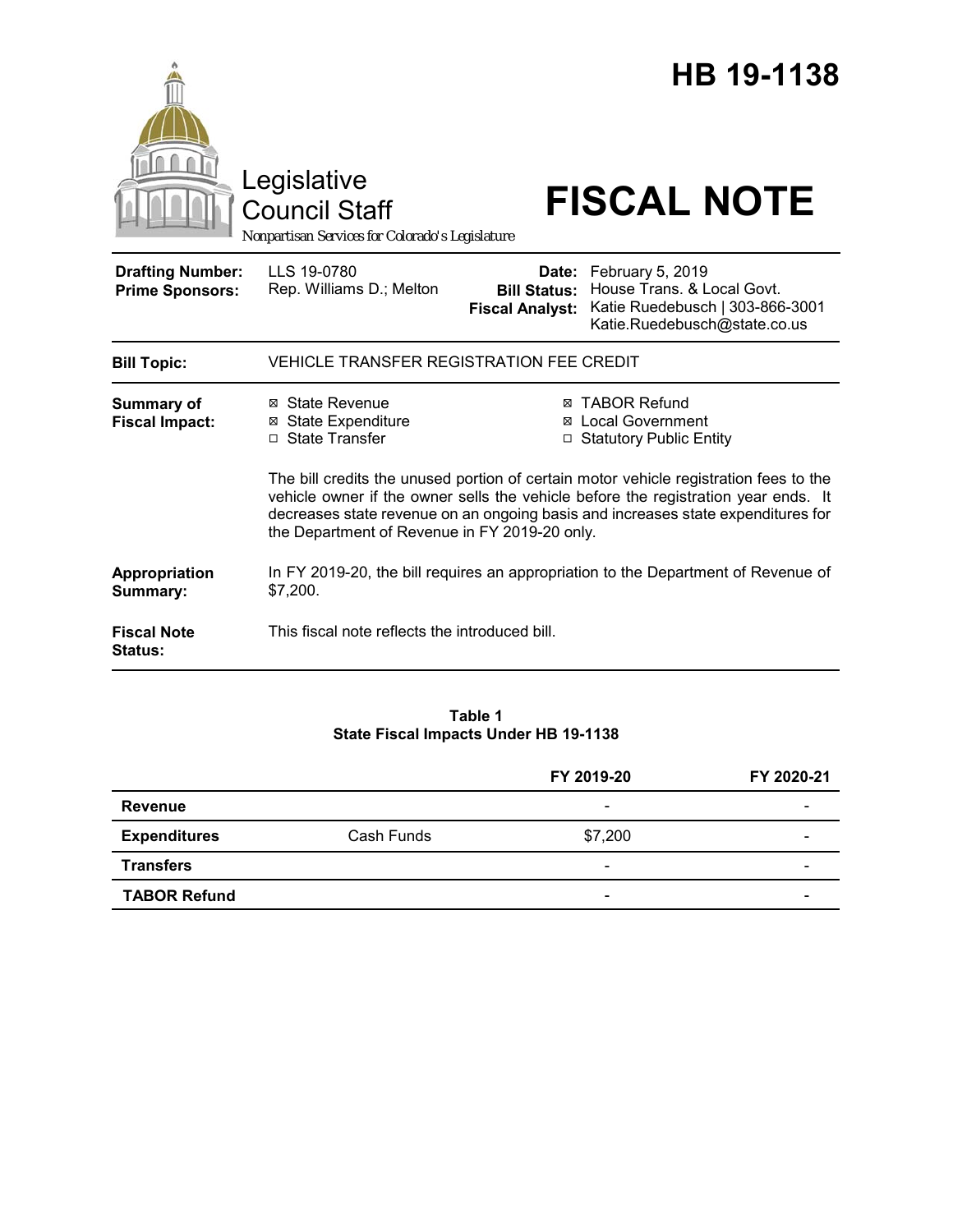February 5, 2019

# **Summary of Legislation**

Under current law, vehicle owners receive a prorated credit of taxes and some registration fees when a vehicle is sold before the end of the vehicle registration year. This bill extends that credit to additional registration fees. The credit is only allowed if the total prorated credit of specific ownership tax and registration fees exceeds \$10.

## **Background**

Vehicles in Colorado are registered for a 12-month period, with registration expiring on the last day of the month of the 12-month registration period. Persons registering a vehicle in Colorado pay registration fees and surcharges, specific ownership taxes, and title fees. Registration fees are based on the empty weight and type of vehicle. Currently, the Department of Revenue credits a majority of registration fees to a vehicle owner when the owner sells a vehicle or transfers his or her license plates to a new vehicle.

## **State Revenue**

Beginning in FY 2019-20, the bill may decrease revenue to several cash funds from registration fees.

**Highway Users Tax Fund.** The bill may decrease revenue from to the Highway Users Tax Fund (HUTF) from any credited road safety surcharge, late registration fees, and temporary registration permit fees. Of this HUTF revenue, 65 percent goes to the State Highway Fund in the Colorado Department of Transportation. Revenue from these registration fees in the HUTF is subject to TABOR.

**Motorcycle Operator Safety Training Account.** The bill may decrease revenue to the Motorcycle Operator Safety Training (MOST) Operating Account in the Department of Public Safety from credited motorcycle surcharge registration fees. The MOST program promotes motorcycle safety and supports training courses. Revenue in the MOST Operating Account is subject to TABOR.

**Bridge Special Fund.** The bill may decrease revenue to the Bridge Special Fund from credited bridge safety surcharges. Revenue in the Bridge Special Fund is used for the repair and rehabilitation of functionally obsolete and structurally deficient bridges. Revenue in the Bridge Special Fund is not subject to TABOR.

**Other funds.** The bill may decrease revenue to the Breast and Cervical Cancer Prevention and Treatment Fund and the Pet Overpopulation Fund. Revenues in these funds come from a surcharge on the use of two group special license plates: the Breast Cancer Awareness license plate and the Adopt a Shelter Pet license plate. Revenue in these funds is not subject TABOR.

## **State Expenditures**

In FY 2019-20, the Department of Revenue requires one-time programming costs of \$7,200 to update the Driver License, Record, Identification and Vehicle Enterprise Solutions (DRIVES) system in order to update the number of registration fees that are credited to vehicle owners upon sale. Programming costs are calculated at 32 hours at a rate of \$225 per hour.